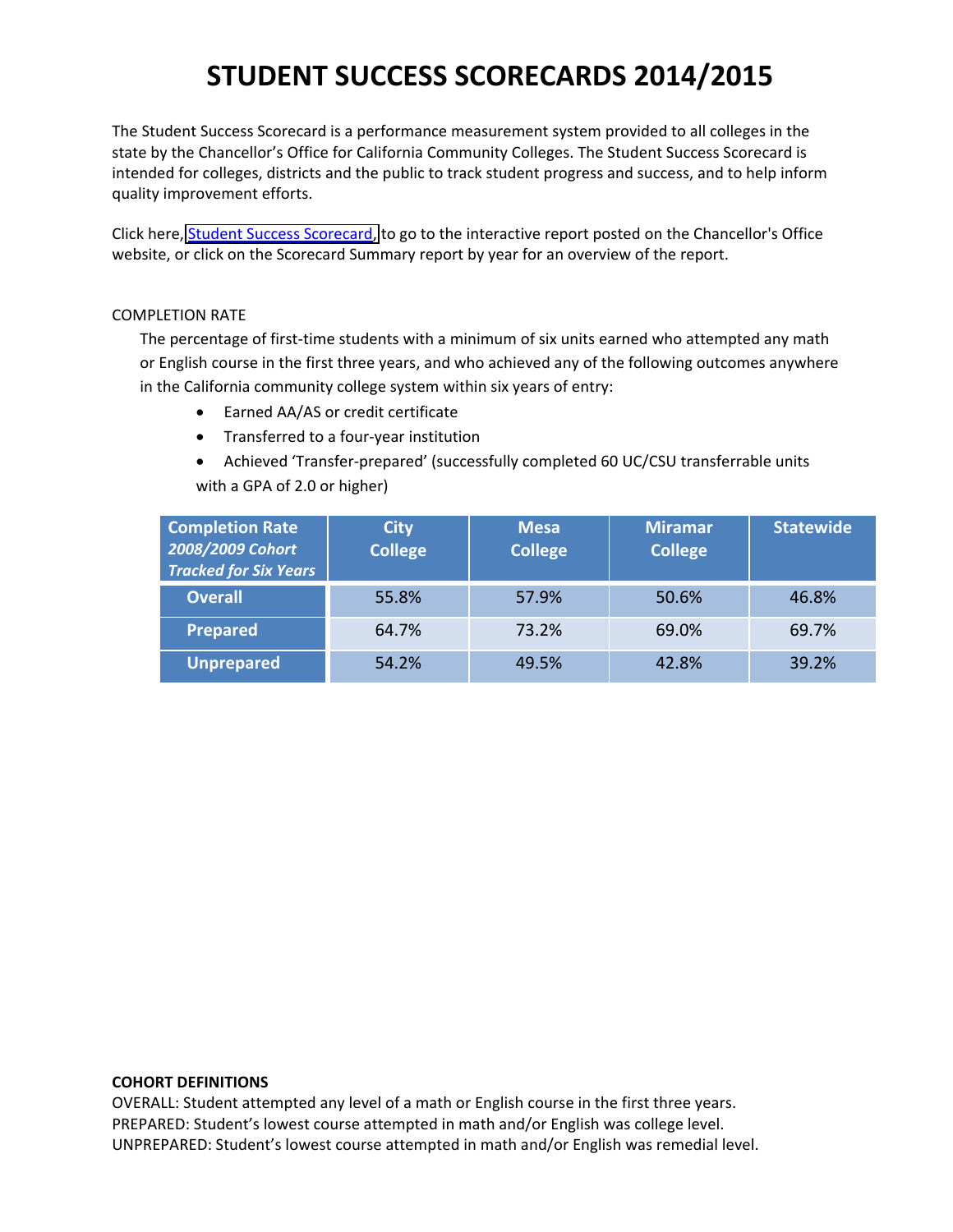### 30 UNITS RATE

The percentage of first-time students with a minimum of six units earned who attempted any math or English course in the first three years, and who earned at least 30 units anywhere in the California community college system within six years of entry.

| <b>30 Units Rate</b><br>2008/2009 Cohort<br><b>Tracked for Six Years</b> | City.<br><b>College</b> | <b>Mesa</b><br><b>College</b> | <b>Miramar</b><br><b>College</b> | <b>Statewide</b> |
|--------------------------------------------------------------------------|-------------------------|-------------------------------|----------------------------------|------------------|
| <b>Overall</b>                                                           | 49.6%                   | 60.3%                         | 69.1%                            | 66.5%            |
| <b>Prepared</b>                                                          | 52.5%                   | 58.9%                         | 71.5%                            | 71.1%            |
| <b>Unprepared</b>                                                        | 49.1%                   | 61.0%                         | 68.0%                            | 65.0%            |

### PERSISTENCE RATE

The percentage of first-time students with a minimum of six units earned, and attempted any math or English course in the first three years who enrolled in their first three consecutive primary terms anywhere in the California community college system, or who completed a degree, certificate or transfer within their first three consecutive terms anywhere in the California community college system.

| <b>Persistence Rate</b><br>2008/2009 Cohort<br><b>Tracked for Six Years</b> | <b>City</b><br><b>College</b> | <b>Mesa</b><br><b>College</b> | <b>Miramar</b><br><b>College</b> | <b>Statewide</b> |
|-----------------------------------------------------------------------------|-------------------------------|-------------------------------|----------------------------------|------------------|
| <b>Overall</b>                                                              | 76.1%                         | 76.0%                         | 73.8%                            | 71.7%            |
| <b>Prepared</b>                                                             | 72.7%                         | 75.8%                         | 76.7%                            | 72.8%            |
| <b>Unprepared</b>                                                           | 76.7%                         | 76.1%                         | 72.5%                            | 71.3%            |

### **COHORT DEFINITIONS**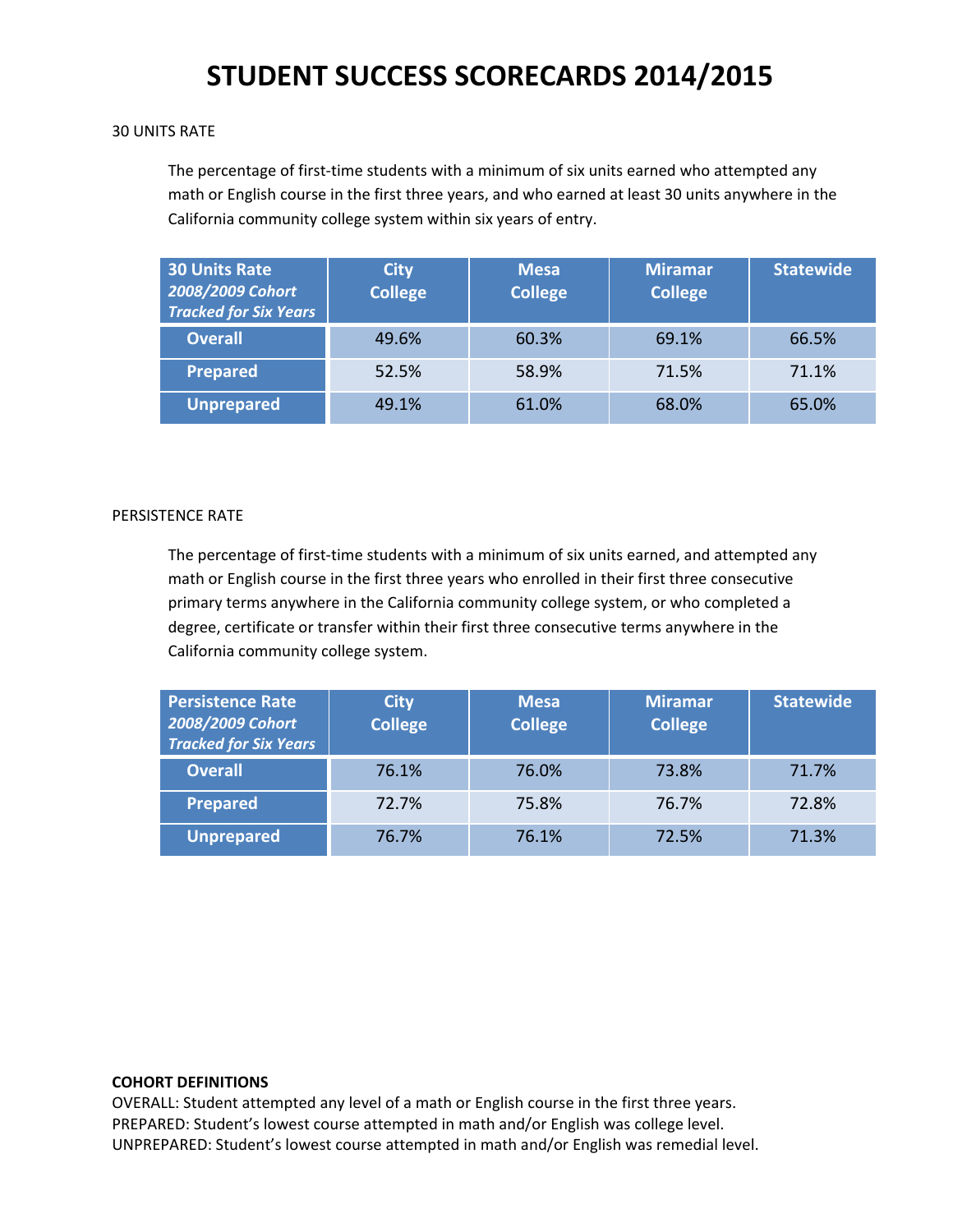### REMEDIAL RATE

The percentage of credit students who attempted a math, English, or ESL course designated as below transfer, and successfully completed a college level course in the same subject anywhere in the California community college system within six years of entry.

| <b>Remedial Rate</b><br>2008/2009 Cohort<br><b>Tracked for Six Years</b> | <b>City</b><br><b>College</b> | <b>Mesa</b><br><b>College</b> | <b>Miramar</b><br><b>College</b> | <b>Statewide</b> |
|--------------------------------------------------------------------------|-------------------------------|-------------------------------|----------------------------------|------------------|
| <b>Math</b>                                                              | 19.9%                         | 32.2%                         | 30.4%                            | 31.0%            |
| <b>English</b>                                                           | 41.0%                         | 49.7%                         | 50.7%                            | 43.4%            |
| <b>ESL</b>                                                               | 27.7%                         | 26.6%                         | 25.7%                            | 28.4%            |

## CAREER TECHNICAL EDUCATION RATE

The percentage of students who completed a Career Technical Education course for the first‐time and completed more than eight units in the subsequent three years in a single discipline, and who achieved any of the following outcomes anywhere in the California community college system within six years of entry:

- Earned any AA/AS or credit certificate
- Transferred to a four‐year institution
- Achieved 'Transfer‐prepared' (successfully completed 60 UC/CSU transferable units with a GPA of 2.0 or higher)

| <b>Career Technical</b><br><b>Education Rate</b><br>2008/2009 Cohort<br><b>Tracked for 6 Years</b> | <b>City</b><br>College <sup>1</sup> | <b>Mesa</b><br><b>College</b> | <b>Miramar</b><br><b>College</b> | <b>Statewide</b> |
|----------------------------------------------------------------------------------------------------|-------------------------------------|-------------------------------|----------------------------------|------------------|
|                                                                                                    | 54.8%                               | 55.8%                         | 45.7%                            | 50.8%            |

### **COHORT DEFINITIONS**